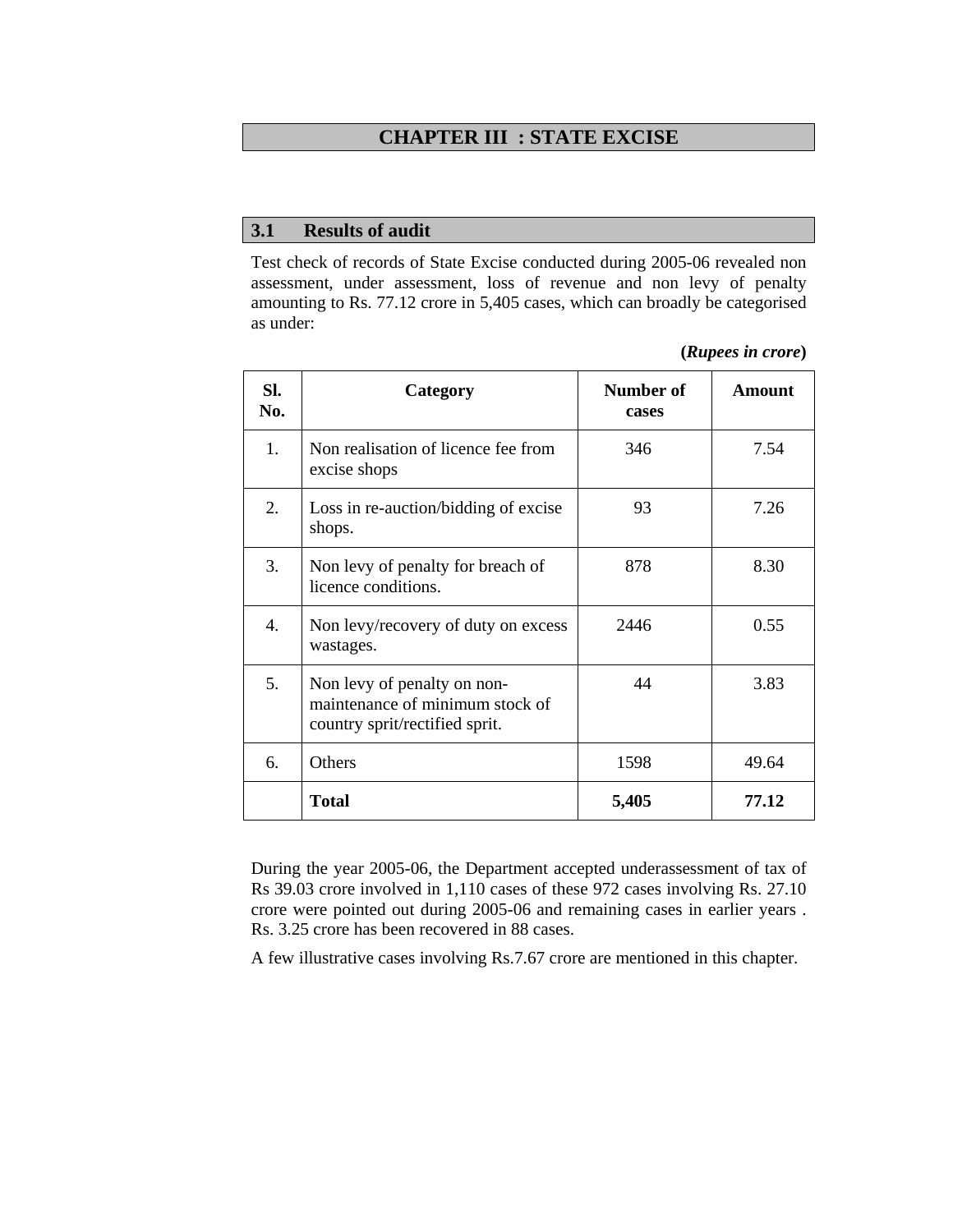# **3.2 Non recovery of licence fee from defaulting licencees**

\_\_\_\_\_\_\_\_\_\_\_\_\_\_\_\_\_\_\_\_\_\_\_\_\_\_\_\_\_\_\_\_\_\_\_\_\_\_\_\_\_\_\_\_\_\_\_\_\_\_\_\_\_\_\_\_\_\_\_\_

Madhya Pradesh Excise Act, 1915 and conditions of sale of retail shops provide that the successful applicant/tenderer shall pay prescribed basic licence fee and security deposit before issue of licence. If he does not deposits the same or deposits it partly, the deposits made by him shall be forfeited and shop be resold. The successful applicant/tenderer is granted licences and annual licence  $fee^1$  is payable in equal 24 fortnightly instalments in the prescribed manner. In case of default authority granting licence is empowered to cancel or suspend the licence. Where a licence is cancelled, the Collector may take charge of management of such shops or resell the shops at the risk and cost of ex-licensees. The loss, if any sustained in this process, would also be recovered as excise revenue from defaulter.

Test check of records of four district excise offices<sup>2</sup> (DEOs) between May and December 2005 revealed that licences of 32 retail shops of liquor were granted for the year 2004-2005 or part thereof for an aggregate licence fee of Rs.7.95 crore. The licencee were required to deposit security of Rs.1.32 crore. Of this 20 licensees did not deposit security at all while 12 licencees deposited only Rs.9.39 lakh. As such basic licence fee of Rs.71.69 lakh and security deposited by the licencee was required to be forfeited and shops were required to be resold. The department, however allowed the licencees to run the liquor shop.

Further, all the licensees defaulted in making payment of fortnightly instalment of licence fee. No action for cancellation of licence was taken in 13 cases, while licences of remaining 19 shops were cancelled after a lapse of 1 to 9 months from the date of their default. After cancellation of licences, these shops were either run departmentally or were retendered. During this process the department suffered a loss of Rs.1.96 crore which was recoverable from defaulters. No action was taken to recover the same from the defaulters.

After this was pointed out the Excise Commissioner intimated in June and July 2006 that RRC were issued in 31 cases and in one case it was being issued. It was further stated that Rs. 21.14 lakh was recovered between June 2005 and May 2006 in respect of three shops and action for recovery was in progress; final reply had not been received (January 2007).

The matter was reported to Government between August 2005 and February 2006; reply had not been received (January 2007).

## **3.3 Non realisation of excise duty on unacknowledged export of liquor**

Madhya Pradesh Excise Act, 1915 and Rules made thereunder provide that if an exporter exports foreign liquor/beer and country liquor within India, without payment of duty, he shall obtain a verification report from the officerincharge of the importing unit and furnish it to the authority who issued the

\_\_\_\_\_\_\_\_\_\_\_\_\_\_\_\_\_\_\_\_\_\_\_\_\_\_\_\_\_\_\_\_\_\_\_\_\_\_\_\_\_\_\_\_\_\_\_\_\_\_\_\_\_\_\_\_\_\_\_\_

 $\frac{1}{1}$  $\frac{1}{2}$  Annual licence fee = Annual value - basic licence fee.

*Chhindwara, Gwalior, Jabalpur, Ratlam .*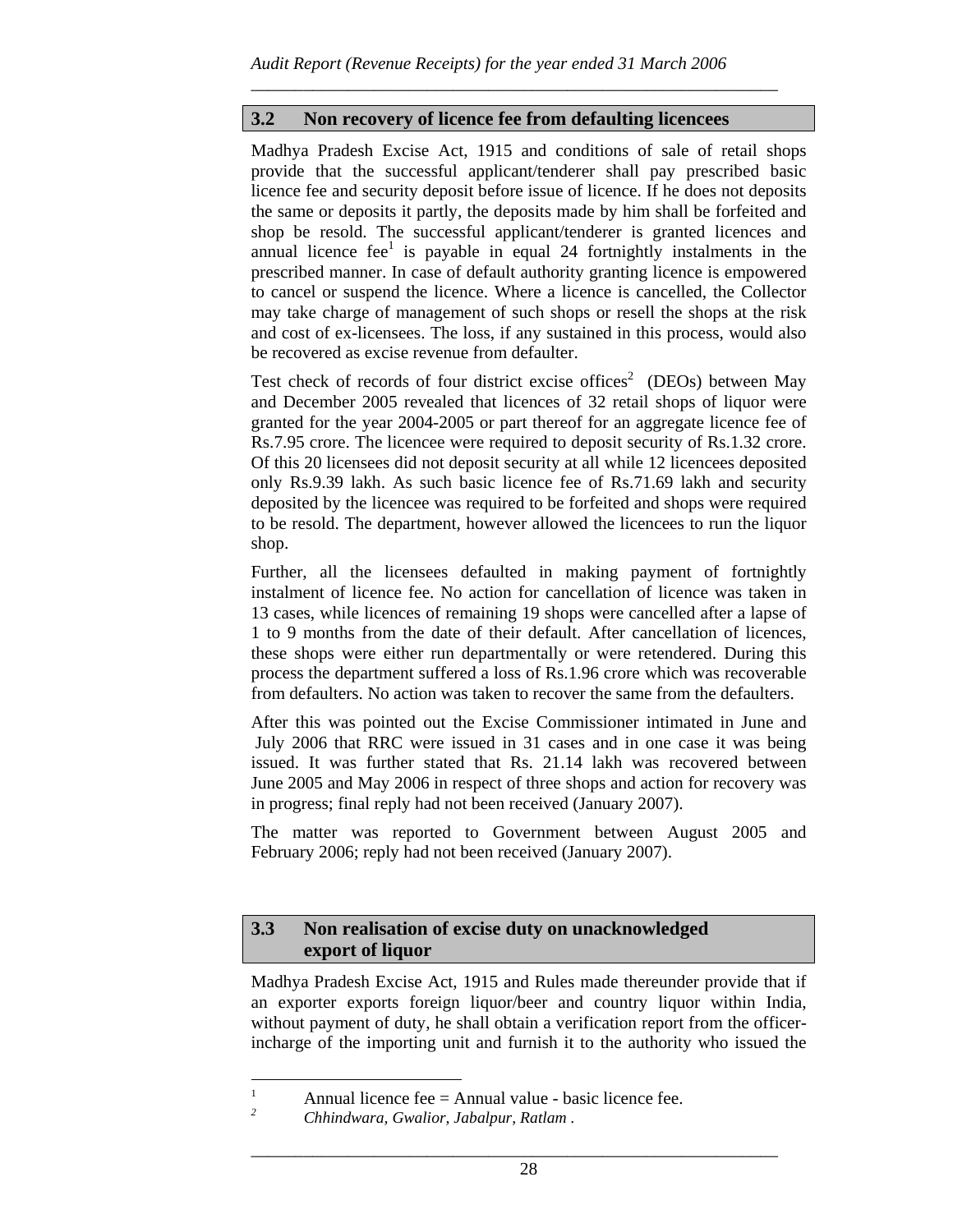export permit within 21 days/ one month of the expiry of period of permit. If the exporter fails to do so, duty leviable on liquor exported shall be recovered from exporter in addition to any other penalty, which may be imposed under rules.

\_\_\_\_\_\_\_\_\_\_\_\_\_\_\_\_\_\_\_\_\_\_\_\_\_\_\_\_\_\_\_\_\_\_\_\_\_\_\_\_\_\_\_\_\_\_\_\_\_\_\_\_\_\_\_\_\_\_\_\_

Test check of records of three DEOs<sup>3</sup> between June 2005 and February 2006 revealed that four licensees exported 2,00,204.21 proof litre of foreign liquor, 32,760 bulk litre of beer and 4,482 proof litre of country liquor on 72 permits during January 2004 to December 2005. The verification reports were not received even after a lapse of one to 22 months from the date of expiry of the permits. No action to recover the duty was taken by the department. Failure of department to recover duty resulted in non realisation of excise duty of Rs.3.10 crore.

After this was pointed out, the excise officers Dhar and Morena stated between December 2005 and February 2006 that action to collect verification report would be taken. The reply was not tenable as non receipt of verification reports within specified period of 21 days/one month excise duty was required to be recovered from exporters.

The matter was reported to the Excise Commissioner and Government between August 2005 and April 2006; their reply had not been received (January 2007).

## **3.4 Incorrect allowance of wastage of spirit in re distillation**

Madhya Pradesh Distillery Rules, 1995, do not provide for any allowance for wastage of rectified spirit (RS) during re distillation for manufacturing extra neutral alcohol (ENA).

Test check of three distilleries of Dhar and Rajgarh district revealed that 144.31 lakh proof litre of RS was redistilled to produce ENA between October 2003 and October 2005 and wastage of 2.12 lakh proof litre RS was allowed. This was not admissible and resulted in loss of excise duty of Rs.1.98 crore.

After this was pointed out, the Excise Commissioner stated in June 2006 that the wastages of RS during manufacture of ENA was allowed under Rule 6 (2) of Madhya Pradesh Distillery Rules, 1995. Rule 6 (2) read with Rule 4 related to wastage in respect of spirits which was below standard or unfit for human consumption. The reply was not tenable as the RS used was neither unfit for human consumption nor was below standard. It was used for making of superior quality of liquor like brandy, gin and whisky etc.

The matter was reported to Government between February and April 2006 reply had not been received (January 2007).

l *3*

\_\_\_\_\_\_\_\_\_\_\_\_\_\_\_\_\_\_\_\_\_\_\_\_\_\_\_\_\_\_\_\_\_\_\_\_\_\_\_\_\_\_\_\_\_\_\_\_\_\_\_\_\_\_\_\_\_\_\_\_

*Dhar, Gwalior, Morena*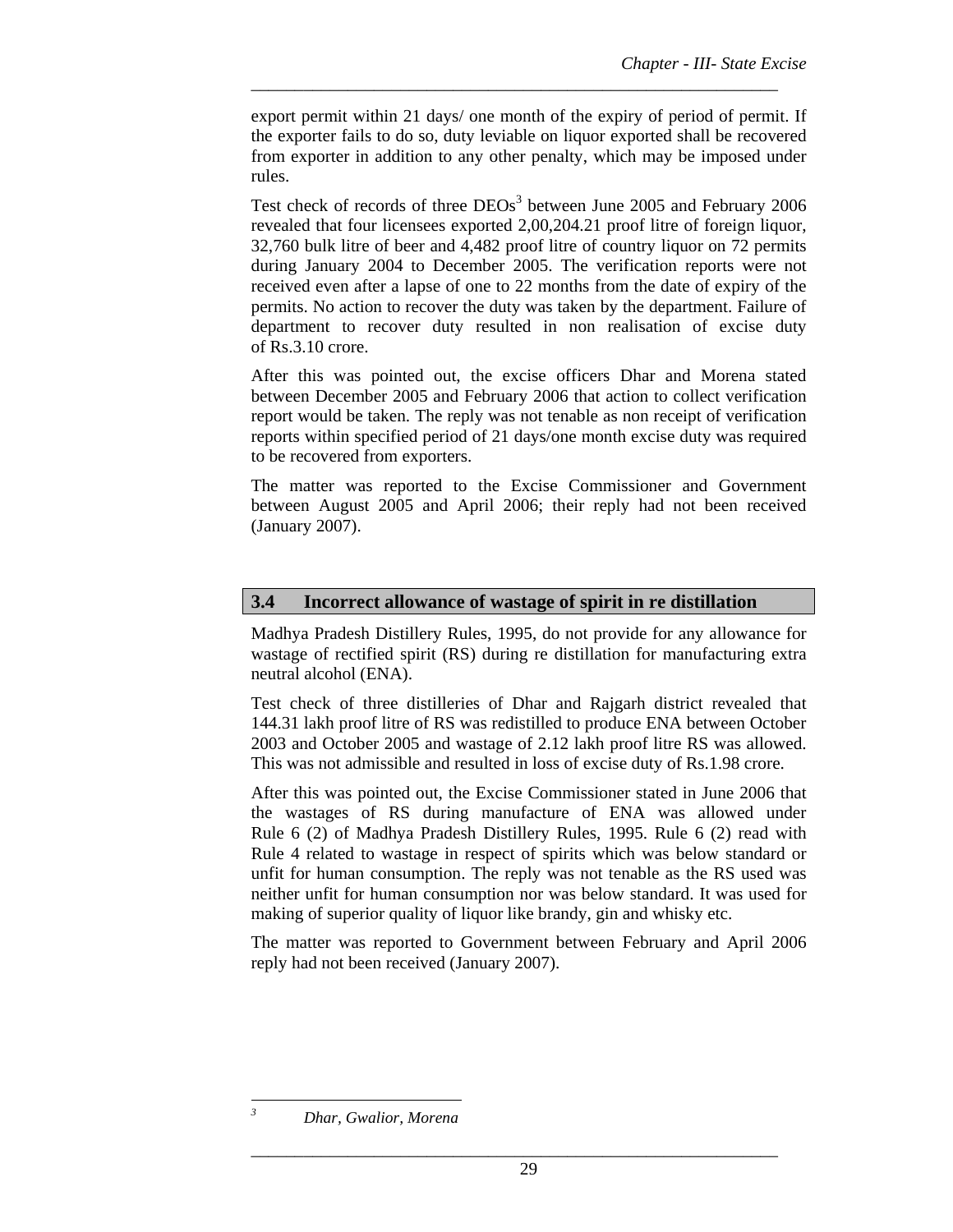\_\_\_\_\_\_\_\_\_\_\_\_\_\_\_\_\_\_\_\_\_\_\_\_\_\_\_\_\_\_\_\_\_\_\_\_\_\_\_\_\_\_\_\_\_\_\_\_\_\_\_\_\_\_\_\_\_\_\_\_

## **3.5 Inadmissible wastage of spirit**

Madhya Pradesh Distillery Rules 1995 provides that in case of wastages beyond permissible limit, during transport/export of spirit in tankers penalty at the rate not exceeding Rs.30 per proof litre shall be leviable. Madhya Pradesh Country Spirit Rules, 1995 provide that in case of wastages beyond permissible limits during transport of country spirit in sealed bottles, duty at prescribed rates shall be recovered from licensee.

Test check of records of four  $DEOs<sup>4</sup>$  revealed between August 2005 and February 2006 that 54.53 lakh proof litre RS was exported in tankers by three distilleries<sup>5</sup> during September 2003 to December 2005 but only 54 lakh proof litre was acknowledged by the importing states. Wastage of 0.42 lakh proof litre was in excess of permissible limit of 0.11 lakh proof litre. Penalty up to Rs.12.68 lakh could have been levied on excess wastages of 0.42 lakh proof litre. Further, 11.64 lakh proof litre of country spirit was transported by four manufacturing warehouses  $\delta$  to storage warehouses during January 2004 to January 2006 but only 11.51 lakh proof litre was acknowledged by storage warehouses. Wastage of 7,223.5 proof litre was in excess of permissible limit of 5,821.8 proof litre on which leviable duty worked out to Rs.7.84 lakh. Thus total amount of penalty/duty leviable worked out to Rs.20.52 lakh which was not levied and recovered by the department. This resulted in non realisation of penalty/duty of Rs.20.52 lakh.

After this was pointed out, the Excise Commissioner intimated in July 2006 that action for levy/recovery of duty and penalty was in progress. Final reply had not been received (January 2007).

The matter was reported to Government between January & April 2006, reply had not been received (January 2007)

## **3.6 Non recovery of Government dues .**

According to the provisions of the Madhya Pradesh Excise Act, 1915 and rules made thereunder, any licensed vendor of intoxicants may be required to purchase the intoxicants left by an outgoing licensee after the expiration, suspension or cancellation of his licence, on payment of such price of intoxicant as the district excise officer may determine. Further, in the event of enhancement of rates of duty by the government on intoxicants covered by various licences, the licensees are liable to pay the differential duty within thirty days in respect of the stock held by them at the close of the day immediately preceding the day from which such enhancement was applicable. The Government in its notification dated 12 April 2004 revised the rate of excise duty on country liquor from Rs. 24 to Rs. 105 per proof litre with effect from 1 April 2004.

 *4 Dhar, Hoshangabad, Mandsaur, Rajgarh* 

*<sup>5</sup> M/s Great Galeon Distillery, Sejwaya (Dhar), M/s Oasis Distillery Borali (Dhar) M/s Vindhyachal Distillery, Pilukhedi (Rajgarh)* 

*<sup>6</sup> Betul, Dhar, Mandsuar, Narsinghgarh (Rajgarh)*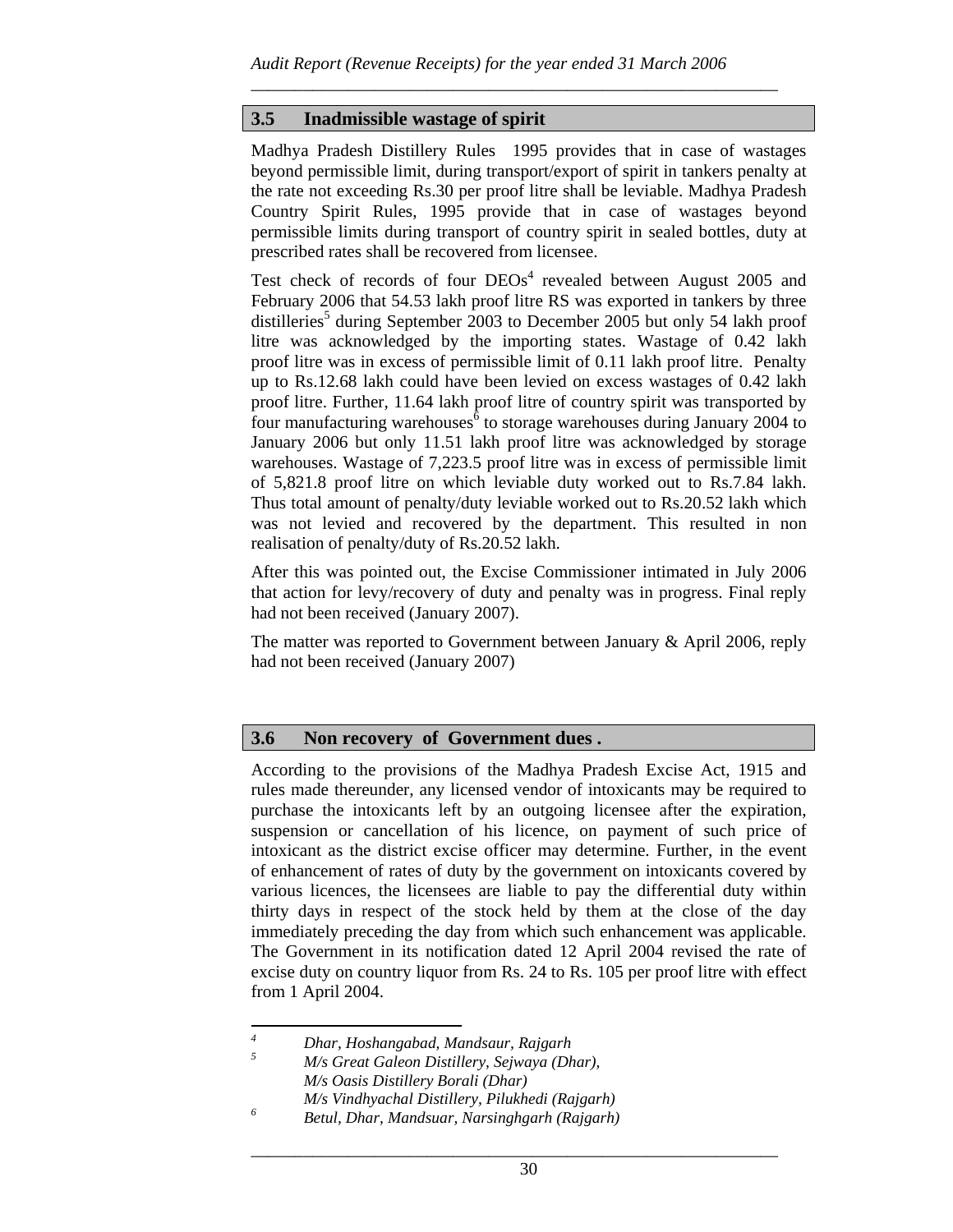Test check of records of DEOs Jabalpur and Vidisha in May and September 2005 revealed that three country liquor and 12 foreign liquor shops were disposed off in favour of retail vendors after being run departmentally from April to June 2004 and May 2004 to March 2005 respectively. Intoxicants valued at Rs.25.36 lakh were transferred to new vendors. The vendors paid only Rs.6.21 lakh leaving unpaid balance of Rs.19.15 lakh. Further, there was a balance of 6602.41 proof litre of country liquor in possession of two retail licensees at the close of 31 March 2004 on which the differential duty of Rs.5.35 lakh was payable by the licensees. However, licensees paid only Rs.1.73 lakh and balance of Rs.3.62 lakh was not paid. No action was taken by the department to realise the balance amount. This resulted in non-realisation of Government dues to the extent of Rs.22.77 lakh.

\_\_\_\_\_\_\_\_\_\_\_\_\_\_\_\_\_\_\_\_\_\_\_\_\_\_\_\_\_\_\_\_\_\_\_\_\_\_\_\_\_\_\_\_\_\_\_\_\_\_\_\_\_\_\_\_\_\_\_\_

After this was pointed out, the Excise Commissioner intimated in June 2006 that Rs. 16.49 lakh has been recovered in respect of cost of liquor between May 2005 and April 2006. As regard differential duty, it was stated that licensees were directed in June 2006 to deposit the dues. Final reply had not been received (January 2007).

The matter was reported to Government between August 2005 and April 2006; reply had not been received (January 2007).

## **3.7 Non realisation of expenditure incurred on Government establishment.**

Madhya Pradesh Distillery Rules, 1995 provide that if the expenditure incurred on the State Government establishment at a distillery exceeds five *per cent* of revenue earned on the issue of spirit there from by export fee or any other levy, amount in excess of the aforesaid five *per cent* of revenue earned in distillery shall be realised from the distiller.

Test check of records of three  $DEO<sup>7</sup>$  between November 2005 and February 2006 revealed that expenditure incurred on the State Government establishment on account of pay and allowances in three distilleries $8$  was Rs.20.21 lakh and revenue earned by Government was Rs.15.59 lakh during April 2001 to November 2005. Consequently an amount of Rs.19.43 lakh incurred in excess of five *per cent* of revenue earned was required to be realised from the distillers. No action was taken by the department to recover the same.

After this was pointed out the Excise Commissioner intimated in July 2006 that D.E.O. Dhar and Ratlam had asked the distiller in April 2006 to deposit the amount.

The matter was reported to Government (March and April 2006); reply had not been received (January 2007).

\_\_\_\_\_\_\_\_\_\_\_\_\_\_\_\_\_\_\_\_\_\_\_\_\_\_\_\_\_\_\_\_\_\_\_\_\_\_\_\_\_\_\_\_\_\_\_\_\_\_\_\_\_\_\_\_\_\_\_\_

 *7 Dhar, Rajgarh, Ratlam 8*

*M/s Oasis Distillery Borali, Dhar M/s Vindhyachal Distillery Pilukhedi, Rajgarh M/s Ratlam Alcohol and Carbon dioxide Plant Ratlam*